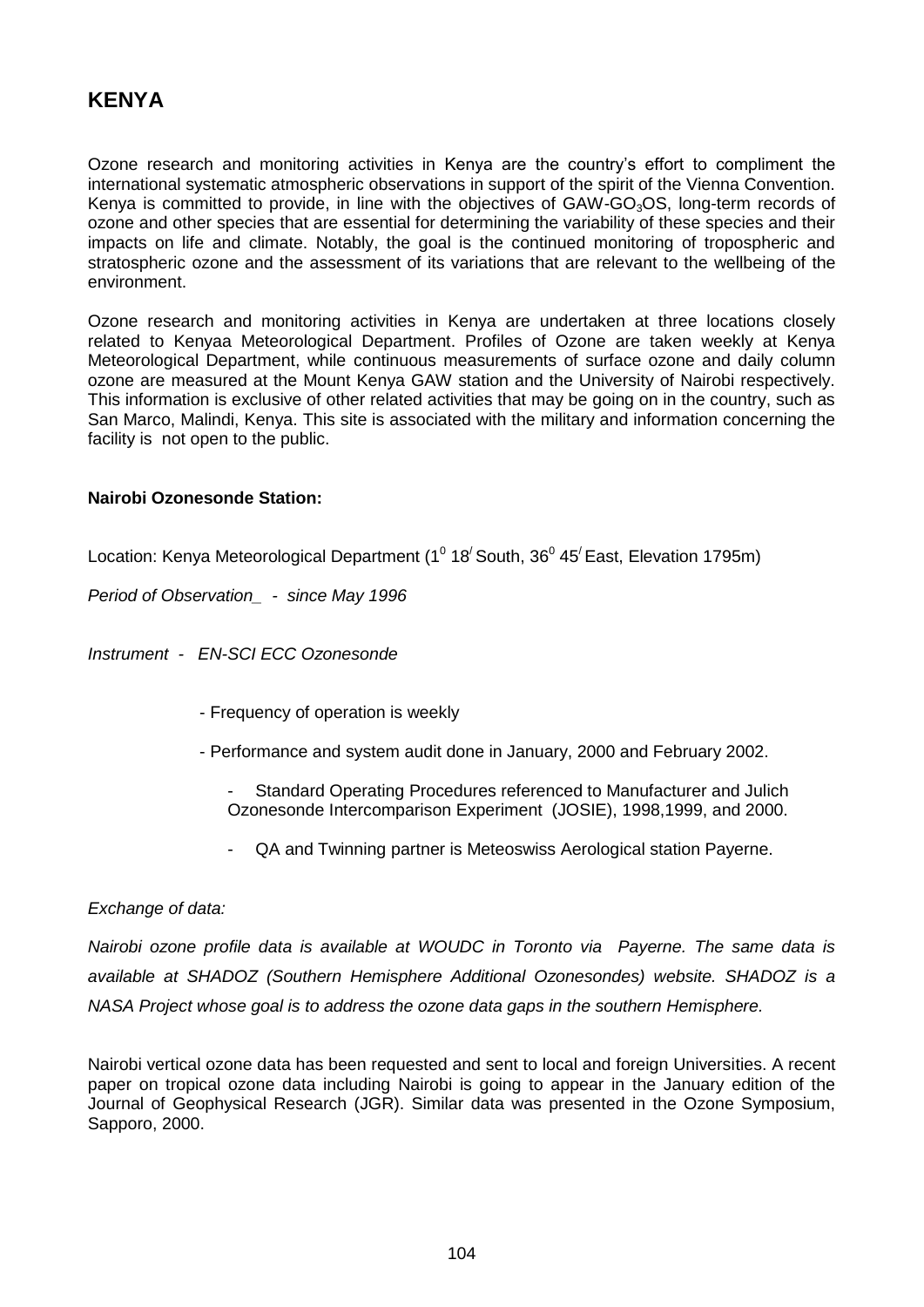## *UV-B Monitoring*

*Instrument - Broad-band Pyranometer. This instrument has never yielded any good data at all and needs to be replaced. The problems relate to the acquisition and processing software as well as the calibration.*

*- Exchange of data: Not yet started.* 

## *Dobson Spectrophotometer*

# **Location- Department of Meteorology, University of Nairobi (1<sup>0</sup> 16/ S 36<sup>0</sup> 48/ , E, elevation 1710m)**

Period of observations- since 1984

Calibration- Inter-comparison with Brewer in 1992 - Alignment corrected in October 1998 - Intercomparison in South Africa, March/April 2000.

Dobson is used to compare and normalize the Nairobi ozone profiles.

Data exchange - Every 4 months. Latest data available at WOUDC, Toronto, Canada, is June 2001.

The operations and management of this instrument is by the University.

The Dobson is currently out of service. Some spares for the instrument electronics are lacking. A recent retrenchment of University staff also adversely affected the smooth operations of the Dobson. It is not possible now to guarantee the previous levels of operation. That is another reason why data gaps may start appearing in future.

#### **Mount Kenya Global Atmosphere Watch Station**

Tropical, continental, high altitude (3680m) monitoring station.

Auxiliary data of meteorological parameters and precursor gases are measured. These are essential for the better understanding of ozone changes, both in the troposphere and stratosphere. Other monitoring programmes are surface ozone, aerosols (black carbon), solar radiation, carbon monoxide (CO), and precipitation chemistry.

The station started operations in December 1999. But there are many data gaps in the records due to frequent long periods without power at the station.

## **Calibration of surface ozone instrument – February 2002**

Installation of CO Analyzer (TECO 48S) – February 2002

Data Exchange: There is no data at the World Data Centres. Exchange will start as soon as a continuous data record is achieved. A limited initial data set has been exchanged through expert visits. Similar data has also been used locally by scientists and universities.